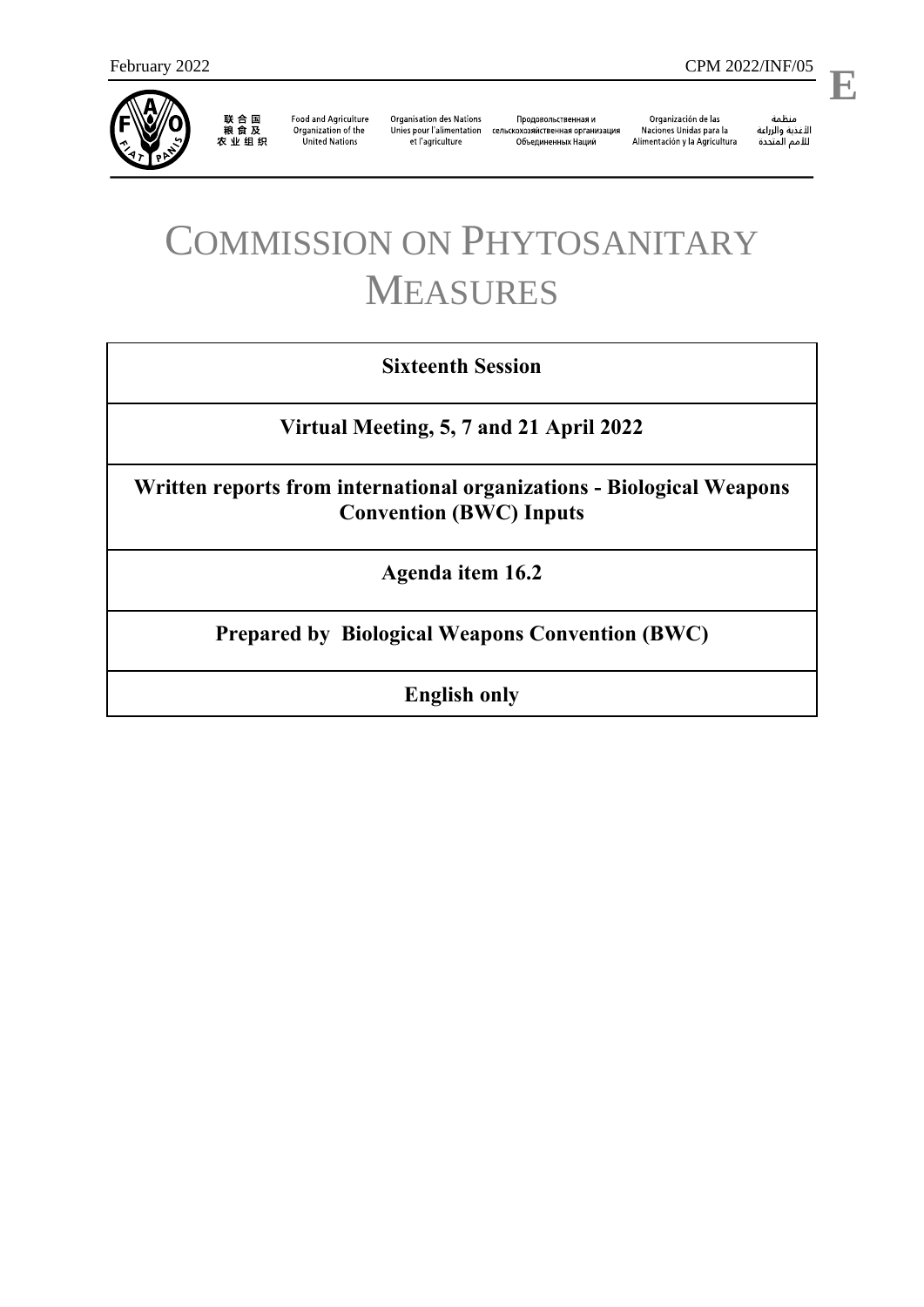#### **BWC-ISU SUGGESTED INPUT TO THE**

#### **MEETING OF THE COMMISSION ON PHYTOSANITARY MEASURES**

### **A. Biological Weapons Convention: Activities during 2021**

1. Each year from 2018 to 2020, States Parties to the Biological Weapons Convention (BWC) have convened a two-day Meeting of Experts on Assistance, Response and Preparedness (MX4), in the framework of the BWC intersessional programme (ISP).<sup>1</sup> This topic relates to efforts to strengthen the operationalization of Article VII of the BWC, pursuant to which States Parties undertake to provide assistance in case of the use of biological weapons. The Secretariat of the International Plant Protection Convention (IPPC) has been officially invited to attend BWC meetings in the past in order to strengthen collaboration and enhance information exchange on this important aspect.

2. In 2020, due to the COVID-19 pandemic, BWC-related meetings had to be postponed. The yearly Meetings of Experts, including MX4, were eventually held from 30 August to 8 September 2021. The 2020 Meeting of States Parties eventually took place from 22 to 25 November 2021 in Geneva. At this meeting, BWC States Parties, taking into account the extraordinary circumstances imposed by the COVID-19 pandemic, exceptionally decided that the Ninth BWC Review Conference, originally planned to take place in 2021, would take place in Geneva from 8 to 26 August 2022. On 20 December 2021, therefore, the Preparatory Committee for the Ninth Review Conference held its first session in Geneva to consider the agenda items on the organizational aspects of the Review Conference. Assistance, response and preparedness issues will be addressed at the second session of the Preparatory Committee in the context of the agenda item on 'comprehensive consideration of all provisions of the Convention', and will take into account the discussions held during the 2018-2020 intersessional programme.

3. At MX4, there was broad recognition of the need to make progress towards the operationalization of Article VII. While noting that the Convention lacks an operational mechanism to prepare, provide and coordinate assistance to a requesting State Party pursuant to Article VII, BWC States Parties also highlighted the potential coordination role of the United Nations, with the help of States Parties and appropriate intergovernmental organizations, including the International Plant Protection Convention (IPPC) in the event that Article VII might be invoked. Under the agenda item on "Exploration of means to prepare for, respond to and render assistance in case of the possible hostile use of biological agents and toxins against agriculture, livestock as well as the natural environment", the US introduced a working paper<sup>2</sup> which described lessons learned in international cooperation and assistance from an agricultural incident. Questions were raised from States Parties in this regard, which revolved around customs control mechanisms, current e-commerce regulations and assessments concerning bio- and sanitary safety. Additionally, some delegations informed about similar incidents and other relevant threat scenarios in their countries, while suggestions were made for mitigating those threats including through an offer on regional cooperation.

4. In the ensuing discussions, various delegations pointed out to the need to strengthen preparedness and response capacities concerning the hostile use of biological agents and toxins against agriculture, livestock and the natural environment. In this regard, the criticality of strengthening national capacities was stressed, together with the importance of international cooperation and enhancement of existing capabilities, as well as the fostering of a permanent dialogue between the BWC and other relevant international organizations. Several States Parties urged that more attention should be paid to this topic in any future intersessional programme and they suggested to agree upon appropriate language at the upcoming Ninth Review Conference.<sup>3</sup>

**.** 

<sup>&</sup>lt;sup>1</sup> The 2018-2020 intersessional programme consisted of annual Meetings of States Parties over four days, which were preceded by five thematic annual Meetings of Experts with a total duration of eight days.

<sup>2</sup> See BWC/MSP/2020/MX.4/WP.4: Lessons Learned in International Cooperation and Assistance from an Agricultural Incident - Submitted by the United States.

<sup>&</sup>lt;sup>3</sup> See [BWC/MSP/2020/MX.4/2,](https://undocs.org/BWC/MSP/2020/MX.4/WP.4) dated 14 October 2021, Annex I, Summary report - Submitted by the Chairperson of the 2020 Meeting of Experts on Assistance, Response and Preparedness.